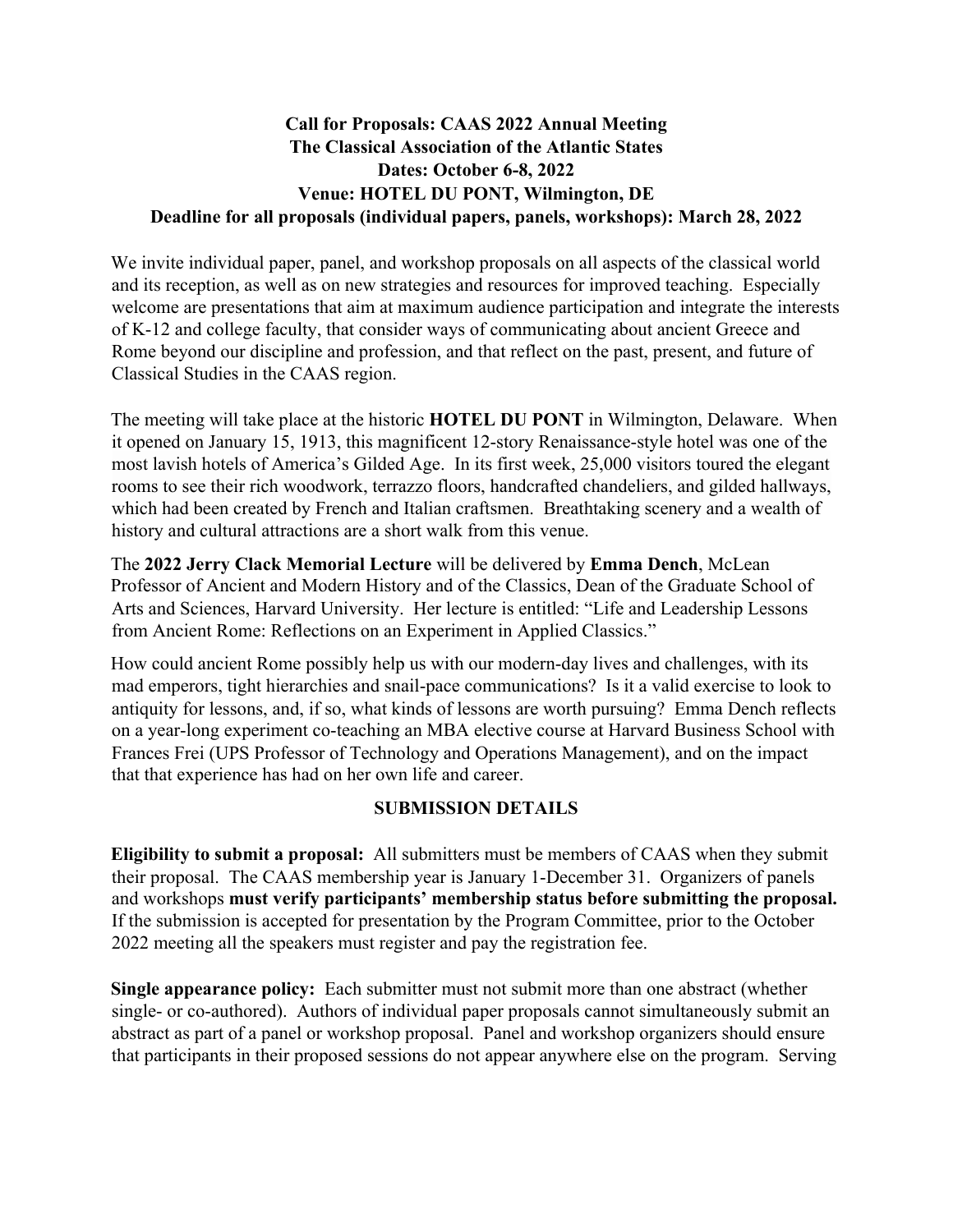as the presider of a paper session appointed by the Program Coordinator is **not** treated as an appearance on the CAAS Program.

**Additional requirements:** All authors of accepted individual papers are required to send a full draft of their presentation and handout or PowerPoint to their presiders by Friday, September 30, 2022. Submitters of accepted proposals who are unable to attend should inform their presiders as soon as they can and arrange to have their presentations delivered by another CAAS member attending the meeting.

All authors of proposals that will be accepted by the Program Committee for presentation at the 2022 Annual Meeting **are expected to attend the meeting and deliver their presentation in person**. In an emergency, presenters who are unable to attend should inform their presiders as soon as they can and arrange to have their presentations delivered by another CAAS member attending the meeting.

Due to the uncertainty of the COVID-19 pandemic and its variants, all meeting participants are, at this time, expected to be **flexible** in preparing for and adjusting to on-ground, fully virtual, or hybrid meeting in October 2022.

**Individual Paper Proposals** must be no more than 15 minutes in length. Submissions must be uploaded as a single PDF (.pdf) file of no more than 300 words and must:

- Include a clearly indicated thesis and original contribution(s) made by the presentation, situating it in a larger scholarly context. The Program Committee expects to see this in the introductory paragraph.
- Be accompanied by a bibliography of up to five items (not included in the word limit). The expectation of the Program Committee is that submitters incorporate these references into the abstract (using parenthetical citations) in order to build the argument, rather just listing them at the end of the abstract.
- Be anonymous. The author's name should not appear anywhere in the submission except when citing a publication by the author, which should be done in the third person. Abstracts that include the names and/or institutional affiliations of their authors will be rejected automatically.
- Indicate specific audio-visual needs for the presentation. CAAS is able to supply **only** a screen and a digital light projector (presenters will need to bring their special adapter plug to connect to the projector). DVDs can be played **only** from your laptop. Be advised that sound played from a laptop without special speakers may not be audible in the room.

If you are an undergraduate student, please indicate this by selecting "undergraduate paper" as the submission type, so that undergraduate submissions can be read separately, and in relation to one another.

For further guidelines, please see: https://classicalstudies.org/annual-meeting/suggestionsauthorsabstracts-program-committee and https://classicalstudies.org/annual-meeting/guidelinesauthorsabstracts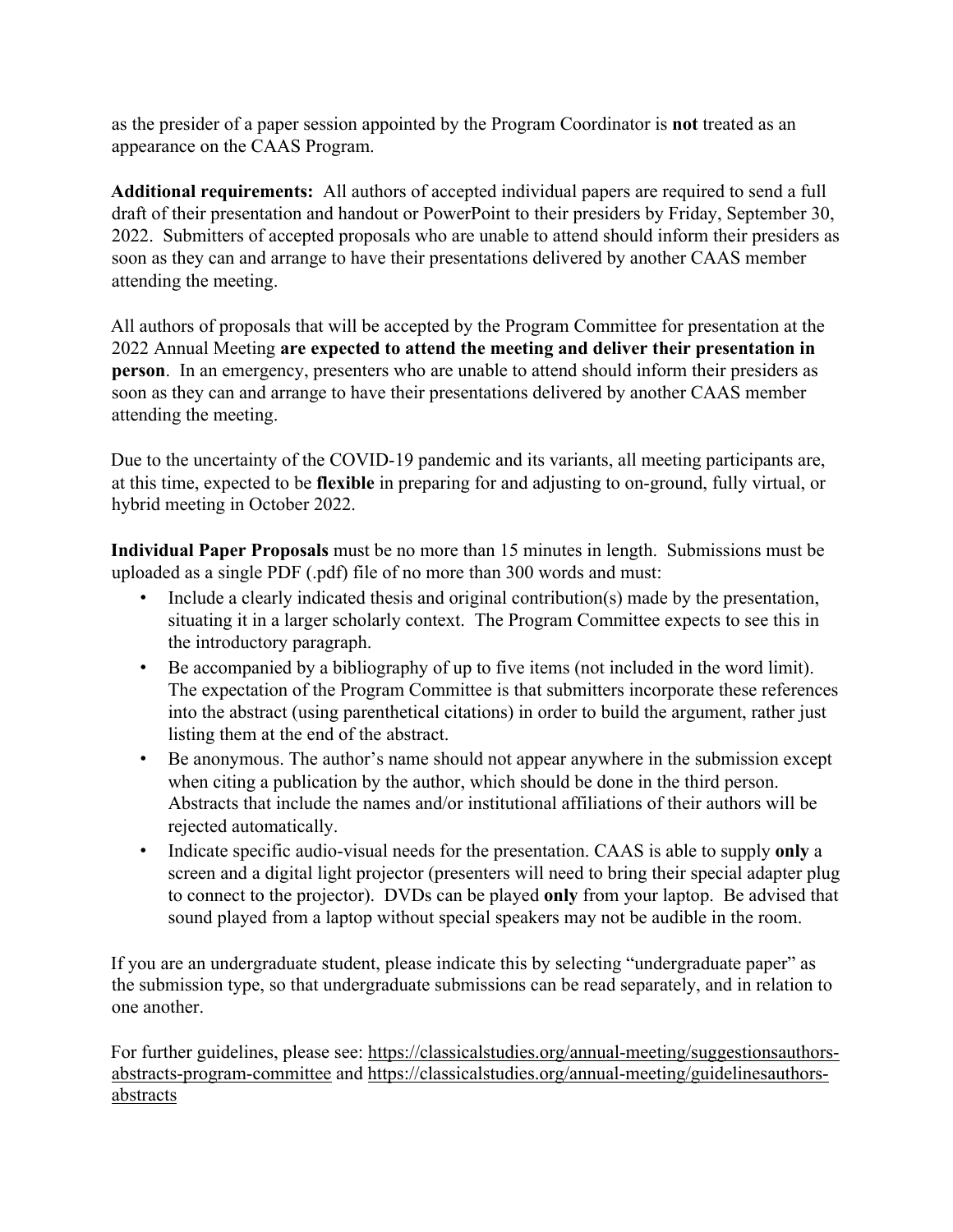**Panel and Workshop Proposals** may be 1 ½ or 2 hours in length, depending on the number of speakers. Submissions must be uploaded as a single PDF (.pdf) file of no more than 700 words and must include:

- The title of the session and titles of each individual presentation.
- A description that clearly indicates the thesis and original contribution made by the panel or workshop, situating the proposal in a larger scholarly context.
- Brief abstracts of the individual presentations.
- A bibliography of up to five items (not included in the word limit) following each of the abstracts included in the proposal. The expectation of the Program Committee is that participants in the panel or workshop proposal incorporate these references into their abstract (using parenthetical citations) in order to build the argument, rather just listing them at the end of their abstract.
- Specific audio-visual needs for the session. CAAS is able to supply **only** a screen and a digital light projector (presenters will need to bring their special adapter plug to connect to the projector). DVDs can be played **only** from your laptop. Be advised that sound played from a laptop without special speakers may not be audible in the room.

Panel and workshop proposals **must be anonymous**. The names of those involved in the proposal — organizer, presenters, and respondent (if any) — must not appear anywhere in the submission except when citing a publication by them, which should be done in the third person. Abstracts including the names and/or institutional affiliations of the organizer, presenters, and respondent will be rejected automatically.

For further guidelines, please see: https://classicalstudies.org/annual-meeting/suggestionsauthorsabstracts-program-committee and https://classicalstudies.org/annual-meeting/guidelinesauthorsabstracts

## **All authors of paper and panel presentations, presiders/co-presiders are advised to read the CAAS Anti-Racism Committee statement on condemning the use of the texts, ideals, and images of the Greek and Roman world to promote hateful ideology, as follows:**

The Classical Association of the Atlantic States is committed to fighting against all forms of racism and bigotry, including anti-Blackness, anti-Semitism, sexism, anti-LGBTQ+ sentiment, ableism, and all other kinds of bias, in order to make our discipline fairer and more inclusive for all, as we strengthen the position of Classics through the development of better methods of teaching and the fostering of public support of the Classics. In addition, CAAS expects that all Annual Meeting participants treat each other with respect and afford everyone the dignity of being included in presentations and public discussions and not target, disrespect, or exclude anyone. The Program Committee therefore asks authors to be mindful of the language used in preparing abstracts and papers and to edit for biased phrasing and diction that are discriminatory or harmful to historically marginalized groups — be they racial, class, ethnic, financial, gendered, religious, or social. We call to the attention of all authors CAAS's statement on